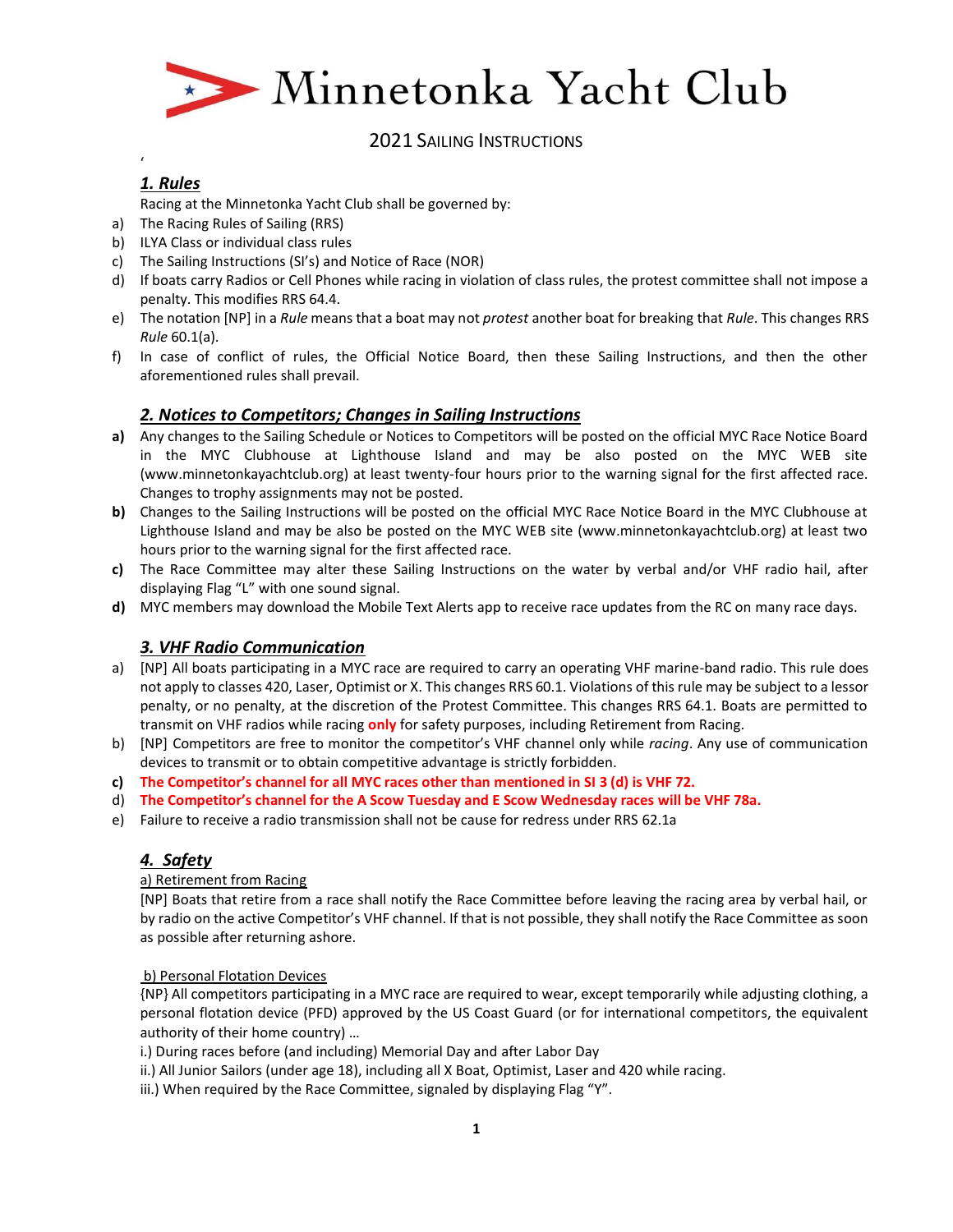

### c) Throwable PFDs

With the exception of Optimist, Melges 15, 420 and Laser classes, all boats participating in a MYC race or event must carry a U.S. Coast Guard approved Type IV throwable safety device within easy reach of the helmsman.

### d) Safety Checks

The Race Committee may perform random safety checks during the season. Approved PFDs, throwable USCG Type IV safety device and the location of each are to be shown to the Race Committee during the safety check.

### e) Search and Rescue Instructions

When the Race Committee displays Flag "V" with one sound, all race boats and support vessels shall, if possible, monitor the active Competitor's VHF channel for search and rescue instructions. Please see RRS 37.

#### f) Flotation panels

Sail flotation panels at the head of the mainsail are required while racing for Class E, MC and X, under the following conditions:

i.) When indicated by the Race Committee. Notification will consist of Flag "F" flown from the MYC flagpole on Lighthouse Island 30 minutes before the warning signal for any race where flotation panels are required. The Race Committee may also display Flag "F" on the MYC Signal Boat before the Warning Signal and make a courtesy (unofficial) announcement on the Competitor's VHF radio channel thirty to forty-five minutes before the warning signal.

ii.) Before (and including) Memorial Day and after Labor Day, Classes E, MC and X shall use flotation panels.

iii.) Any boat should use flotation panels voluntarily when it deems appropriate.

## *5. Signals Made Ashore*

Signals made ashore will be displayed from the Race Committee Signal Boat at Lighthouse Island, except as modified in Instruction 4 f), above.

## *6. Schedule of Races*

Scheduled Races are listed in the MYC Annual Program.

MYC Fleets racing in the WYC Commodore Cup series that are conducted by the WYC Organizing Authority, are scored by and subject to the WYC Notice of Race and Sailing Instructions.

## *7. Racing Area*

The racing area is Lower Lake Minnetonka.

## *8. Courses*

The diagrams in Illustration A show the courses, including the approximate angles between legs, the order in which marks are to be passed, and the side on which each mark is to be left. The course will be displayed on the Race Committee signal boat course board, supplemented by oral announcements from the Race Committee as appropriate. The course board will list the class(es), course for each class, and color of the leeward mark(s) to be rounded. On Wednesday evening races with upwind starts, the color of the windward mark(s) will be indicated. The Race Committee may also post the approximate compass bearing from the start to the first mark on the course board.

#### a) Classes

Classes of boats will be posted on the course board in descending order of start prior to the preparatory signal. When two or more classes are to start simultaneously, class designations will appear on the same horizontal line.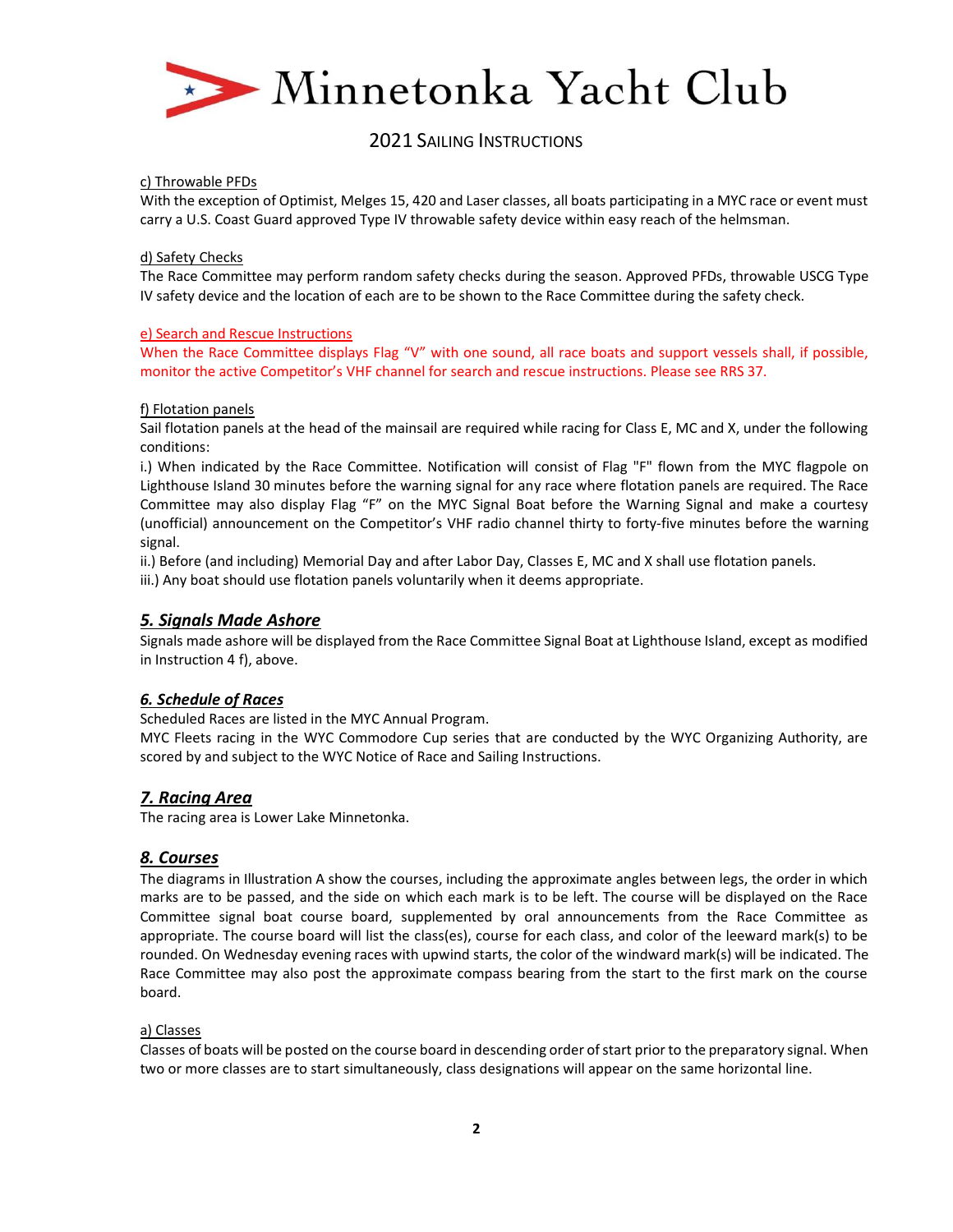

#### b) Course Designations

Courses will be posted on the course board. If multiple windward or leeward marks are to be used, the color of the mark(s) for the respective class(es) will also be posted. Verbal hails from the Race Committee during the starting sequence may also be used to clarify which fleets will use which color marks. Course designators will be as follows:



- O (Start- 1-1a- 2- 3- 1-1a- 3- Windward Finish)
- T (Start- 1-1a- 2- 3- Windward Finish)
- 
- 2 (Start- 1-1a- Leeward Finish) 3 (Start- 1-1a- 3- Windward Finish)
- (Start- 1-1a- 3- 1-1a- Leeward Finish)
- 5 (Start- 1-1a- 3- 1-1a- 3- Windward Finish)
- (Start- 1-1a- 3- 1-1a- 3- Modified Finish)
- 
- 6 (Start- 1-1a- 3- 1-1a- 3- 1-1a- Leeward Finish) (Start- 1-1a- 3- 1-1a- 3- 1-1a- 3- Windward Finish)

Marks 1, la, 2, and 3 are left to Port unless Mark 3 is a gate, or unless otherwise notified.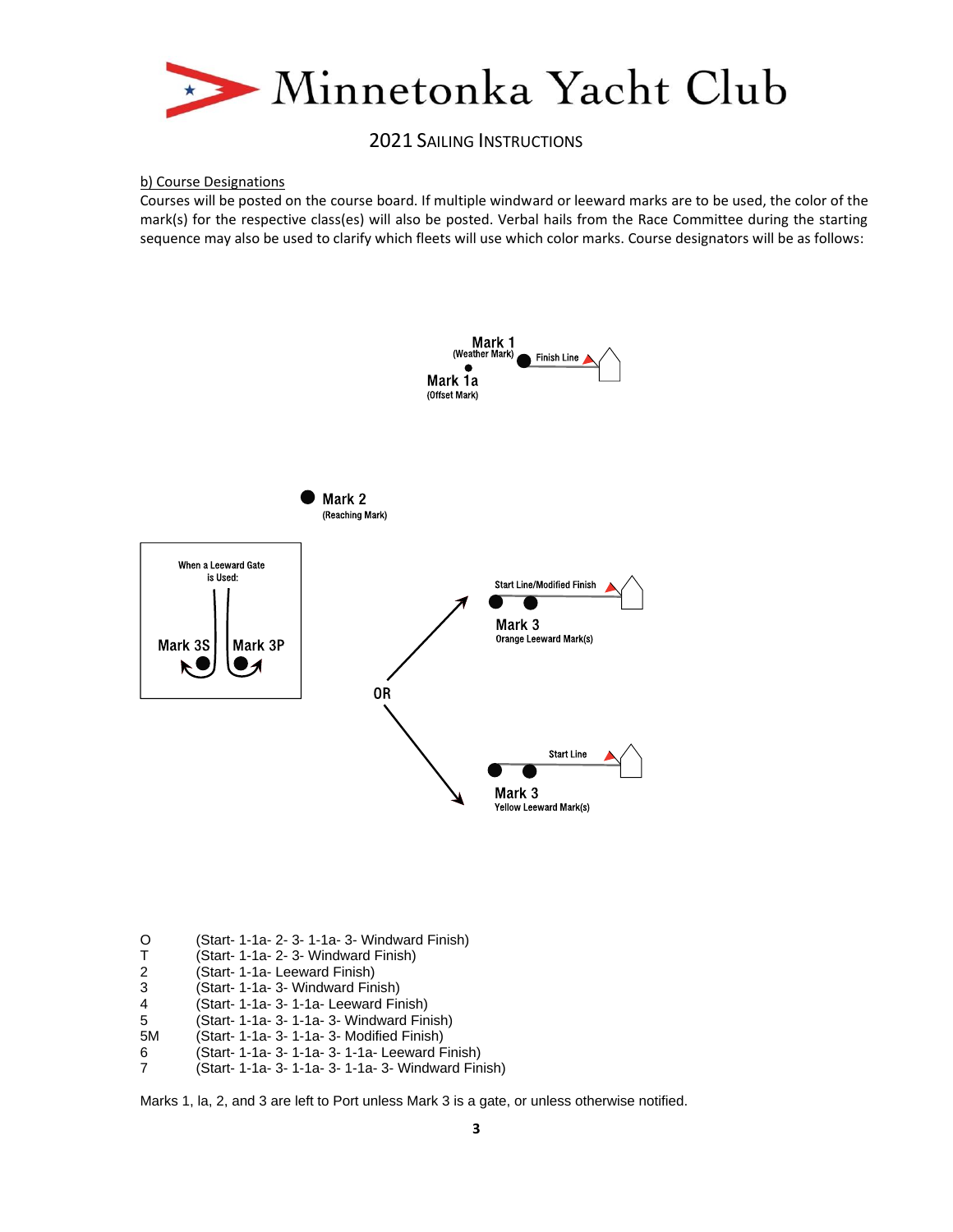

#### c) Leeward Gates

If the Race Committee sets a Leeward Gate instead of Mark 3, boats shall sail between Mark 3S and Mark 3P from the direction of the last mark and round either Mark 3S to starboard or Mark 3P to Port, as shown in the course diagram. If a Leeward Gate is set, but one of the Gate Marks is missing, boats shall round the remaining Mark to port.

If the Race Committee sets a starting line with two start marks as indicated in SI 12 c), and if both marks remain set after the start, they shall be used as leeward gate marks for the fleets designated to use that leeward mark.

#### d) Back-to-back races

During select race dates as noted in the schedule, an effort will be made to complete two back-to-back races. Two races may not be sailed or completed on days with light winds, heavy winds or adverse weather conditions, and/or due to time constraints.

#### e) Start marks as leeward gate

If the Race Committee sets a starting line with two start marks, the mark closer to the Signal Boat (green unless otherwise announced by the RC) will be the start mark for all MYC fleets except Class E scows.

### f) Burton Cup/ MS Cup

The Burton Cup and MS Cup race will start and finish in the vicinity of Lighthouse Island. The course will be defined on the course board and by verbal hail by the Race Committee and may be unique and different from those courses described above. Competitors shall abide by all Government Navigational marker buoys.

#### g) Northome Series Races

Unless the Race Committee announces otherwise, all Northome Series races will use a reverse starting order (pursuit style), with Open Class starting first, and Class A last.

#### h) Modified Course Option 1:

The Race Committee may switch to Modified Course Option 1 with an announcement over Competitor VHF channel 72 or 78a, and display of Flag "L." The Race Committee will set a starting line between the course side of two marks, with the Signal boat nearby (unanchored). The RC will use announcements by VHF radio and Sound signals only (Appendix U) to start the races. No Flags will be displayed from the Signal Boat. The two start marks will also function as leeward 'gate' marks.

The course(s) and fleet starting order(s) will be announced by the Race Committee on the Competitor's VHF channel. The Race Committee will set a windward mark and an offset mark, with both marks to be rounded to Port.

Finish lines for courses designated with a leeward finish (Course 2, 4, etc.) will be between the course sides of two start/gate marks.

Finish lines for courses designated with a windward finish (Courses 3, 5, etc.) will be between the course sides of the windward mark and the offset mark.

For both upwind and downwind finishes, the Signal Boat will be nearby (unanchored) but the finishes will be between the two marks.

#### i) Modified Course Option 2:

The Race Committee may switch to Modified Course Option 2 when announced by over the Competitor's VHF channel. Races will start and finish between a staff displaying an orange flag near the SW corner of Lighthouse Island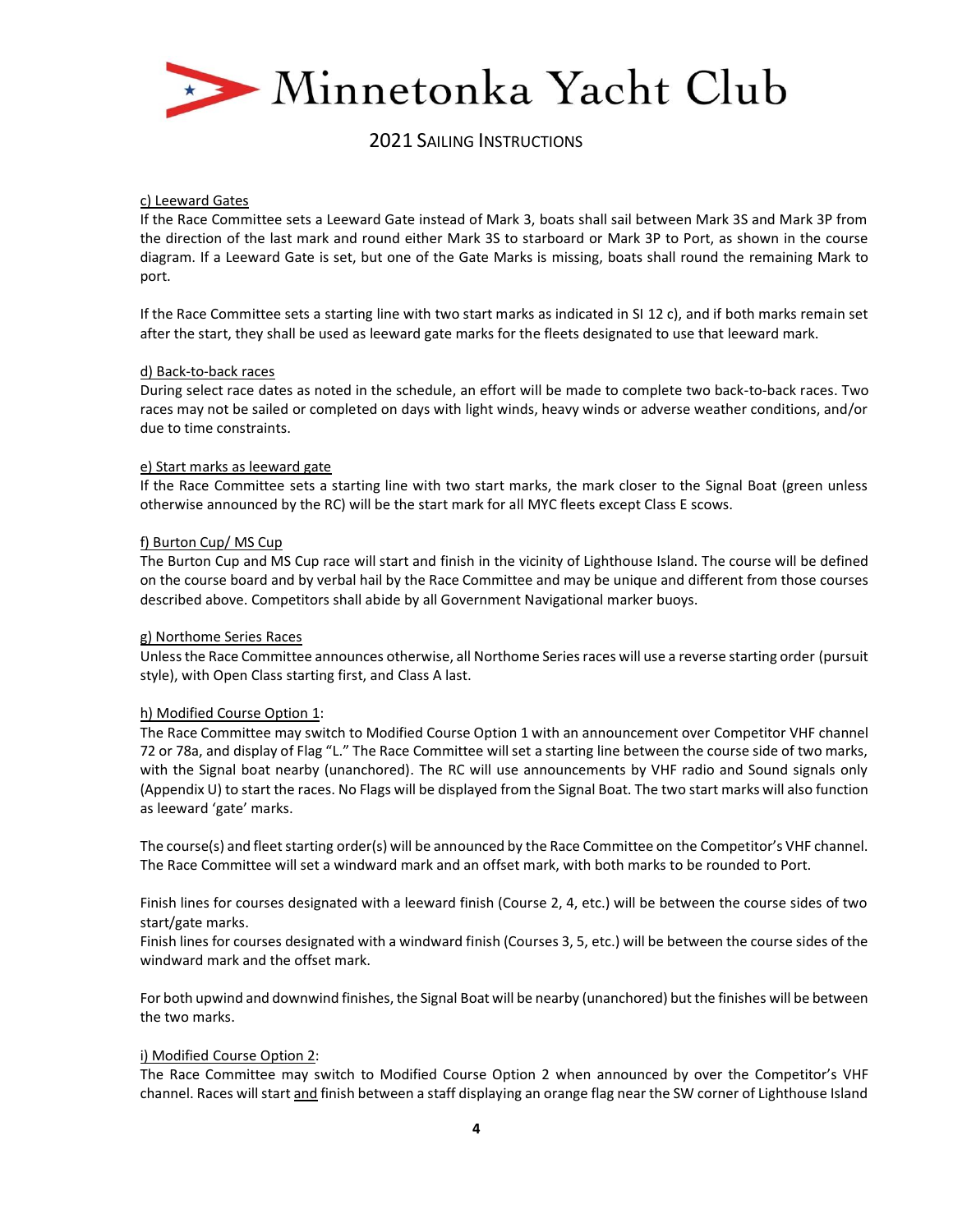

and the course side of a nearby buoy. Courses and marks will be described by the Race Committee hailing on the Competitor's VHF channel.

The Race Committee will use announcements by VHF radio and Sound signals only (Appendix U) to start the races. No additional Flags will be displayed from Lighthouse Island.

# *9. Marks*

Marks will be a combination of yellow, orange and green inflatables unless modified by verbal hail of the Race Committee.

a) Offset mark (Mark la) will be a small ball, and may be placed within approximately 50 yards of the windward mark. If an offset mark is used, it shall be rounded after, and in the same direction as the windward mark.

b) The racing mark(s) may vary by fleet. If multiple windward and/or leeward marks are used for different fleets, they will be designated by color on the course board and/or by verbal hail from the Race Committee during the starting sequence, unless its location is changed during the race and the color of the new mark is announced by the Race Committee with the course change.

## *10. Borrowed Sails*

A boat using a borrowed sail with a different sail number shall report the proper number to the Race Committee signal boat prior to her preparatory signal and again when finishing the race. Failure to comply may result in a 20% scoring penalty for that race.

# *11. Postponements*

When Flag "B" or a red flag is hoisted along with the Answering Pennant (Flag "AP"), a warning signal will not be given any sooner than 30 minutes after the lowering of Flag "B" or the red flag, accompanied by one sound signal. Intention to postpone may also be announced prior to the scheduled starting time.

## *12. The Start*

## a) Start

Class A Scows racing on Tuesday nights and E Scows racing on Wednesday nights will start using RRS 26. All other MYC races except evening youth races as indicated in SI 12 (b) will be started using the following system: All signals will be at 3-minute intervals. Times shall be taken from the visual signals; the absence of a sound signal shall be disregarded.

| Signal      | Visual & Sound Signal Minutes to Start |   |
|-------------|----------------------------------------|---|
| Warning     | White Flag; 1 sound                    | 6 |
| Preparatory | Flag $''$ l"; 1 sound                  | 3 |
| Starting    | Red Flag; 1 sound                      | 0 |

Each signal shall be removed one minute before the next is made. When multiple fleets are racing, the starting signal for each class shall be the preparatory signal for the next. The "One Minute Rule" RRS 30.1 will be in effect for all races. This modifies RRS 26 and RRS "Race Signals"

## b) Audible Signal Racing System

For the X, 420, Melges 15, Laser and Optimist fleets, the Race Committee may start races using the Audible Signal Racing System (RRS Appendix U). If this starting system is used for starting any other fleets, the Race Committee will hoist Flag "L" (with one sound signal) and announce the change.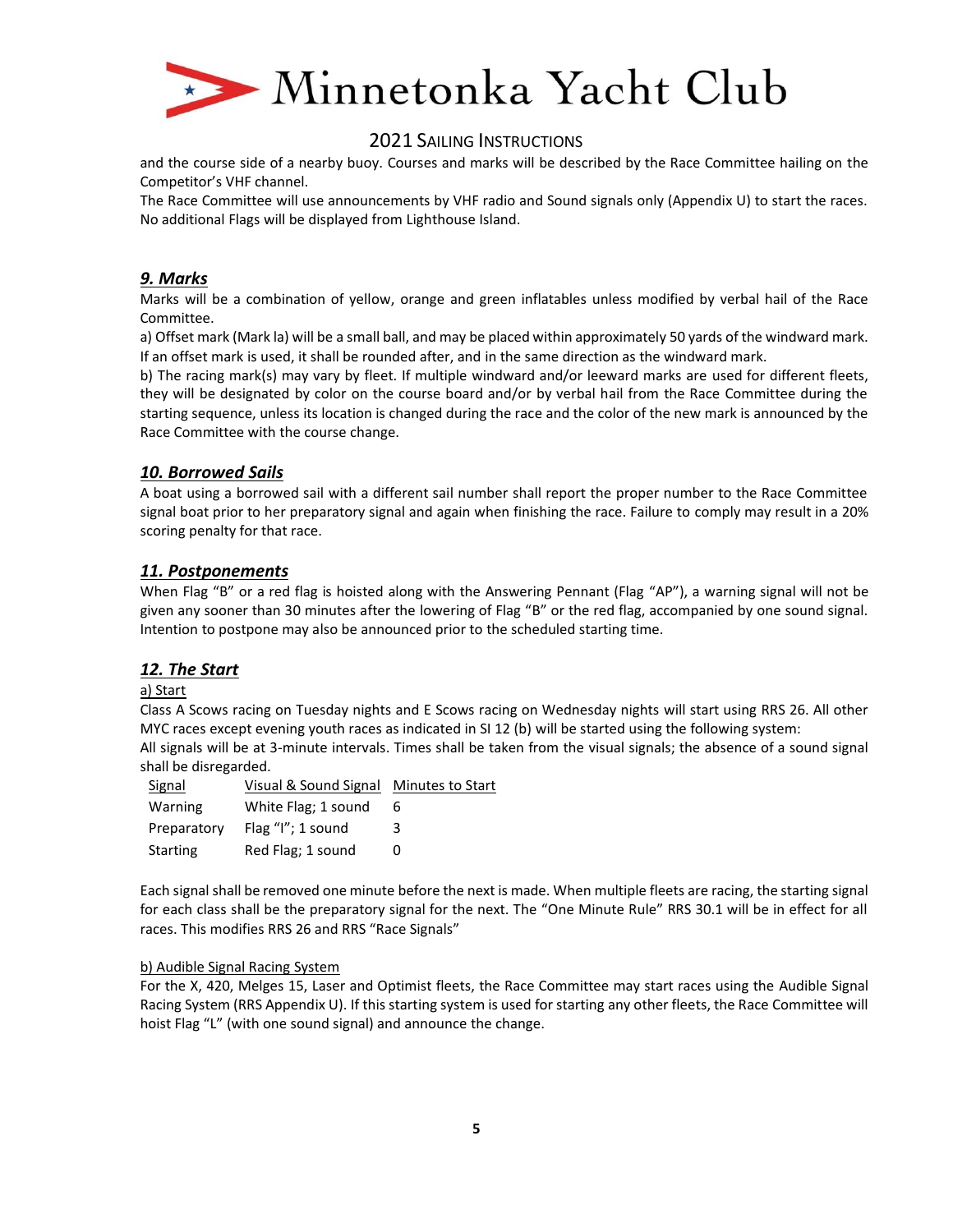

### c) Start line

The start line will be between a staff displaying an orange flag on the Race Committee boat and the course side of the starting mark. A second mid-line start buoy in color **green** may be set in races with multiple fleets. If set, ALL fleets will use that mark as the port end of the start line except class E Scows who shall use the outer mark.

### d) Individual Recall

The Race Committee will attempt to hail the boat(s) not in compliance with RRS 29.1 or 30.1, but it is the responsibility of the premature boats to start correctly. The Race Committee may make the OCS announcements by oral hail, and may supplement them with hails on the Competitor's VHF channel. Such announcements are a courtesy and failure to hear or understand them shall not constitute grounds for redress. This changes RRS 62.1(a).

### e) General Recall

A class recalled shall always go to the end of the starting order and start three minutes after the last class (or previously recalled class) has started. Flag "First Substitute" will be lowered one minute before the next scheduled start, and no sound signal will be made. This changes RRS 29.2

## *13. Change of Course*

During Class A races the Race Committee may notify changes of course by VHF radio only. This changes RRS 33.

## *14. The Finish*

The finish line will be between a staff displaying an orange flag on the Race Committee boat and the course side of the finishing mark closest to the Race Committee boat. This changes Race Signals.

# *15. Taking a Penalty*

The first sentence of RRS 44.1 is changed to require a one turn penalty when a boat may have broken one or more rules of part 2 in an incident while racing. Rule 44.3 shall not apply. This changes RRS 44.3.

# *16. Time Limit*

The time limits under RRS 35 are:

- a) Two hours for non-Championship Series Races
- b) Two and one-half hours for Championship Series Races
- c) Five hours for the Burton Cup/ MS Cup Race

# *17. Protests*

a) Race Committee Notification A boat that intends to *protest* another boat is requested to inform the Race Committee at the finish.

# b) Filing

Protest Forms may be downloaded from the US SAILING web site: <https://www.ussailing.org/wp-content/uploads/2018/01/US-Sailing-2017-2020-Protest-Form.pdf>

Protest forms shall be filed online (via email) no later than 2400 (12:00 midnight) on the day of the race in question. with both the MYC Protest Committee Chair at [yngling361@gmail.com](mailto:yngling361@gmail.com) and the MYC Executive Director at [director@minnetonkayachtclub.org](mailto:director@minnetonkayachtclub.org)

Competitors who file protests are requested to leave a message at (952-474-4457) that a protest has been filed